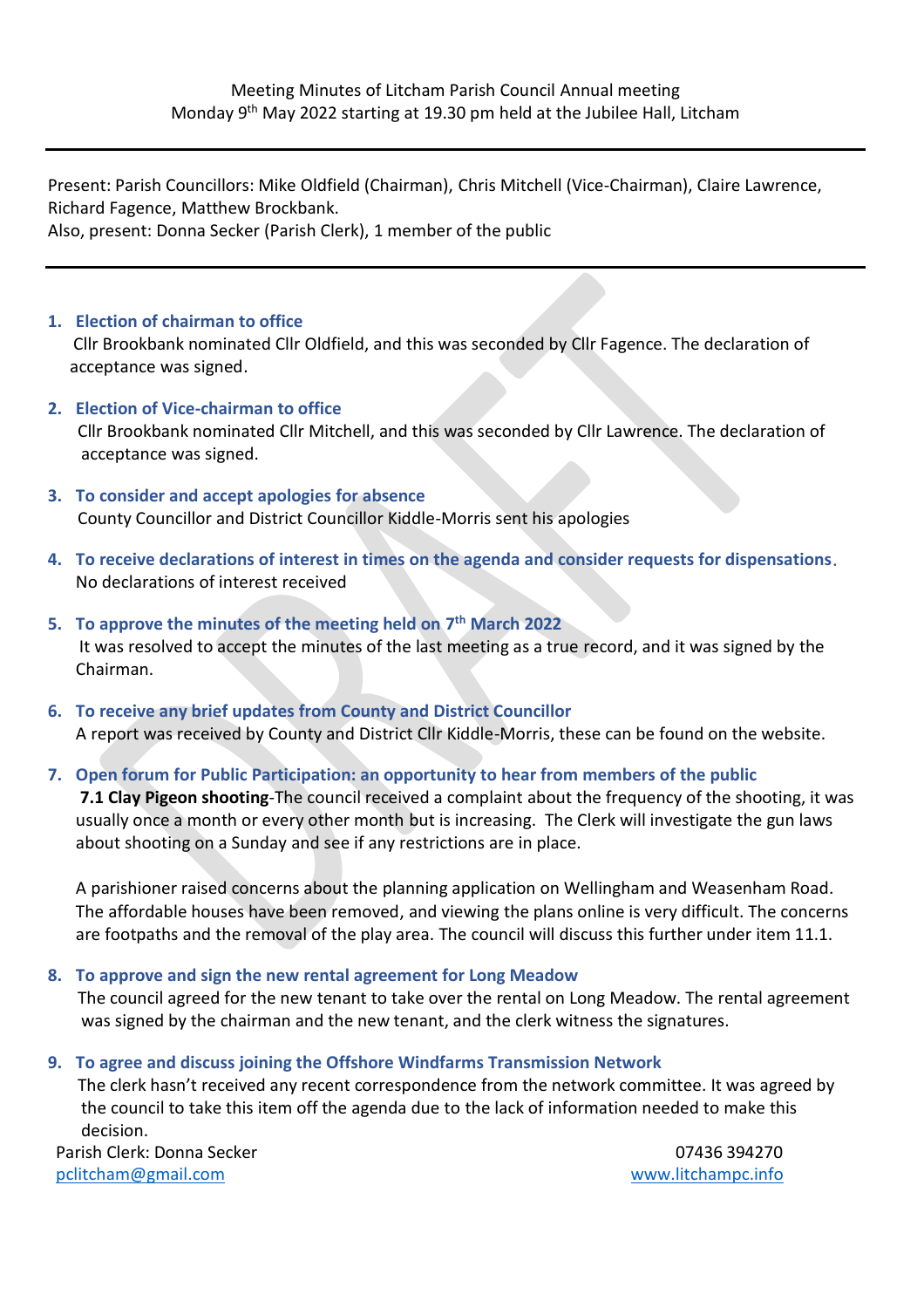#### **10. To report and update on highways matters**

 The pothole hole on Front Street/Church Street was repaired within 6 hours of reporting this. Items still outstanding, a slow sign near the cattle grids on the Dunham Road. Junction of Druids Lane the road surface is very bad and no road markings. It is still unknown who is responsible for the damaged kerb on church street. The pothole on back street has been reported.

 New items to report- a pothole near the water meter on Church Street. The footpath on the Lexham road, brambles are now growing into the path, the clerk will report this.

 The council had a long conversation regarding the ownership of the trees on Dereham Road with overhanging branches. It is unsure who owns these but the council will look into this further.

#### 10.1-**Yellow Line marked on highways land.**

 Breckland and Norfolk County Council have been informed about the yellow lines and it is has been noted as graffiti, which is a criminal offence under section 1 of the criminal damage act 1971.

#### **11. Planning Applications**

#### **11.1** To receive planning applications by Breckland District

## **Land of Wellingham Road/Land off Weasenham Road 3OB/2022/0011/0B-**3PL/2018/0694/O & 3PL/2018/0698 Planning obligation of removal of the requirement to provide affordable housing **3PL/2022/0341/F-**Full planning application surface water and drainage **3PL/2022/0340/D-**Discharge conditions 4,8,10,11,14,17,21,22 on 3PL/2018/0694/O

**3DC/2022/0068/DOC**-Discharge conditions 4,9,10,11,12,16,19-3PL/2018/0698/O **3DC/2022/0371/D-**Reserved matters application for the erection of 8 dwellings following outline permission 3PL/2018/0694/O

The council will submit further comments to the above planning applications but found it extremely hard to navigate around the planning portal, especially with the plans being bigger than a computer screen and words that were abbreviated that only people in that line of work would be able to understand their meanings.

#### **3DC/2022/0091/DOC-**1 Albion Terrace-discharge conditions 10,11,12,13

## **11.2** To receive an update on applications decisions taken by Breckland District Council (None received)

#### **12. Items to discuss and update**

#### 12.1 To review the Sam II data

The Sam II was located on the Dereham Road facing oncoming traffic travelling down Church Street to Dereham Road. It was confirmed that from 1<sup>st</sup> April-29<sup>th</sup> April the total count of cars was 38,000. It was also counted that 56 cars were travelling over 50mph.

#### **12.2** Update on the implementation of the Trod

Cllr Oldfield had a meeting on site with the highways engineer and Cllr Kiddle-Morris. The proposed trod would have been implemented on the top of Back Lane/Tittleshall Road for the walkers to safely walk on the verge rather than the road. For many reasons, this will not be implemented due to not having sufficient width to implement the path, also the blind bend on Back Lane. The cost will be

Parish Clerk: Donna Secker [pclitcham@gmail.com](mailto:pclitcham@gmail.com)

07436 394270 www.litchampc.info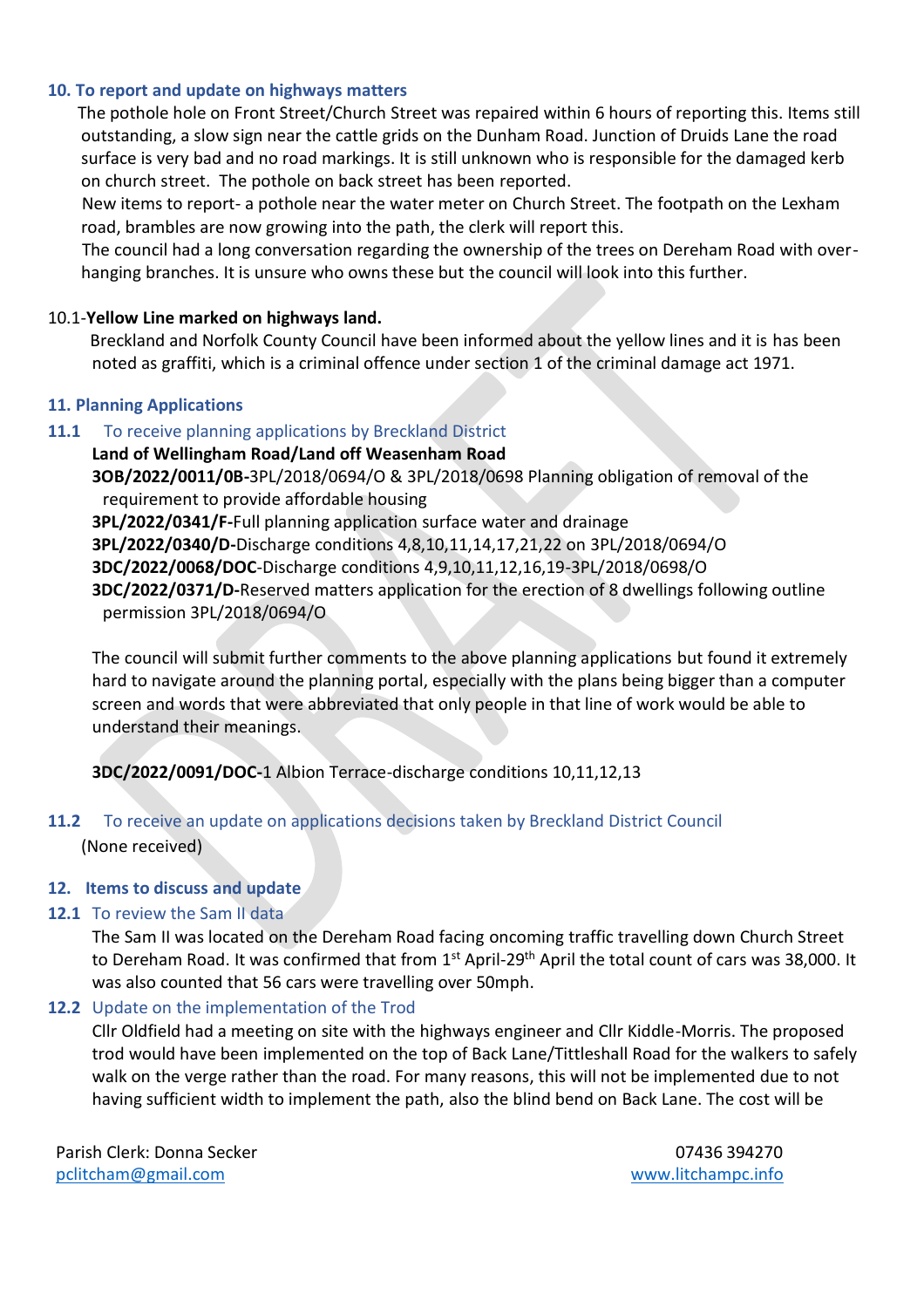approx. £15,000 and a pipe will need to be installed to the ditch to divert the water (even though the ditch is always dry).

#### **12.3** To discuss the war memorial quote for cleaning and refurbishment

 The council have obtained a quote for £1300 plus Vat. The council are concerned about the big tree that overhangs the war memorial and the long-term appearance of the war memorial. The council requested to contact the church to see if they will maintain the tree more frequently.

### **13.** To approve and adopt the Information commissioner's policy The policy was circulated to the Cllr's and it was agreed to approve and adopt it.

#### **14.** Finance

- **14.1** To approve the Annual Governance and Accountability return-to approve the following documents; The certificate of exemption, Annual Audit Report, and Annual Governance Statement. The council approved all the AGAR documents, and these were signed by the Chairman and the Clerk as the financial officer.
- **14.2** To approve the list of payments All payments were approved by the council
- **14.3** To approve the contribution to the clerk's seminar course and update cllrs The clerk attended a seminar course and updated the council.

#### **15. To receive items for the next meeting agenda Monday 4th July 2022** War memorial cleaning update Quote for wooden posts/notice board- The green Fingerpost on the sign

Meeting finished 21.10

# FINANCE:28th Feb 22-29th April 22

Balances:-

## **Community Account.**

| Balance at 1st April 2022 | £12,164.93 |
|---------------------------|------------|
| Unpresented chq 689       | £57.00     |
| Total                     | £12,107.93 |
| <b>Breckland precept</b>  | £5,250.00  |
| Drak invoice              | £74.91     |
| Total                     | £17,283.02 |
|                           |            |

Parish Clerk: Donna Secker 07436 394270 [pclitcham@gmail.com](mailto:pclitcham@gmail.com) [www.litchampc@info](http://www.litchampc@info)